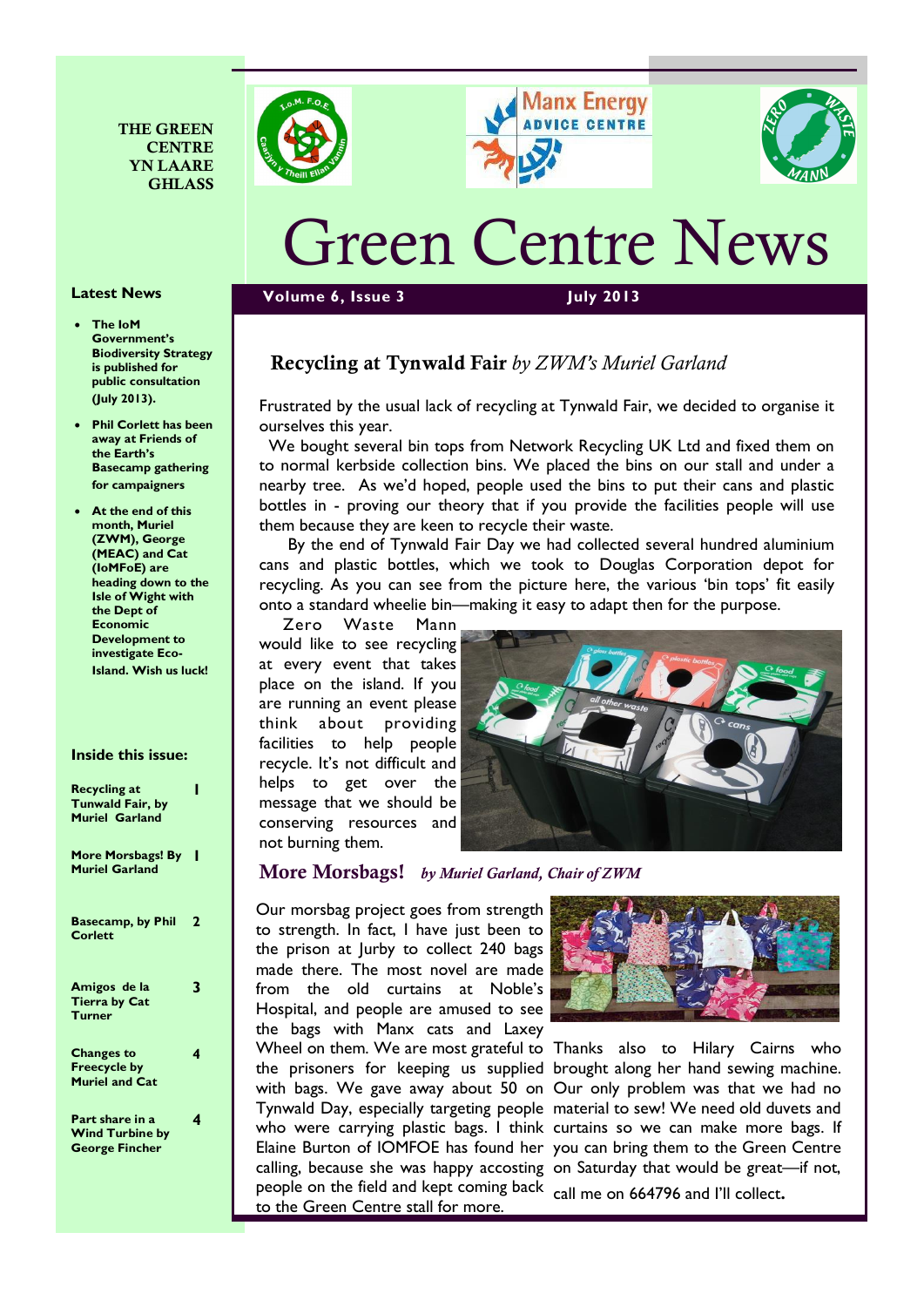## Friends of the Earth's "Basecamp" *by Phil Corlett,*

Travelling to this 'new' style of Conference for FoE UK on Friday 12th July, I wondered what it would be like, as in the past there has been a Northern Gathering at this time of the year 'in the country', but this time the organisation's annual BIG Conference is slap bang in some of the UK's prettiest countryside— **the Peak District** - at an old and very grand Victorian residence called Hartington Hall. Arriving there in splendid weather was a bonus as the UK was going through a heatwave; it was, 32 degrees on the Saturday, and we sat outside the yurts trying to find shade during the various workshops.

The timetable is so packed (if you want to attend all the interesting stuff) that there's little time to hang around. I arrived just in time for the **Welcome to Basecamp,** which seamlessly carried on into **Raising Our Ambitions** with international representatives speaking. One from Paraguay pointed out the inequalities for indigenous natives who had been thrown off land 'grabbed' by a French corporation for growing soya. They now live alongside it on the road. A Nigerian radio show presenter spoke to me about how the Prince's Rainforest Trust money will help his country treasure and save trees, by better use and education on their value i(e more efficient cooking ovens).

After a vegetarian dinner, the **Bee Cause** gave us an update on this hugely successful campaign around the UK (including the IoM). The team had been to the UK Houses of Parliament and held an oversubscribed bee summit where civil servants were so impressed that they asked FoE for action points! There were fun actions by local groups (bee teas, bee gardens and walks, and the like). The good news is that there is a temporary neo-nic'otinoid insecticide ban starting in December. Oh, and yes I DID present to the bee team an excellent adaptation done by Cat's Lizzie & Catherine of FoE UK's Regional Iconic Bees poster where they missed off the IoM!? The girls had drawn in a bee for the Island saying 'We Bee Here'!!

Surprisingly after a 6.30am start....by 10pm I was beginning to fade but like a true activist I still managed to squeeze in a couple of pints.

On Saturday Craig Bennett gave 'The Big Picture' with his now famous 'loo roll' presentationa very entertaining talk where he used one roll to represent a percentage of ordinary people and then stacked them precariously to show how we needed to get them aligned to the 'green' way of thinking....needless to say they didn't always 'stack up' ...or stay up! Craig also committed to a visit to the island later this year, to speak to the public and MHKs. Hurrah!

**The Economy Stupid,** about the benefits of green jobs, renewables and the 'political cycle' followed, then **Climate Emergency** on burnable carbon in the ground, and why it should stay there! Did you know the top 10 fossil fuel countries (in order) are; Russia, China, Australia, Venezuala, Iran, Germany, US, India, Suadi Arabia, and Canada...now just imagine what type of fossil reserves they have. Humongous….

**Stopping Dirty Energy** was a lively discussion about 'fracking', an issue for the Island if we lease our waters for cash, as has been suggested. See http://frack-off.org.uk/. Dirty Energy Month is mid October-mid November: IoM FoE should demo a Shell station over their destruction of the planet to get fossil fuels, including leading the way in oil exploration into the Arctic. **l Impenetrable**, a film about the Paraquay 'chaco' wilderness, was a real eye opener.

The **Marinet AGM** proved to be controversial, and next came the **End of Session** where we took part in a group photo action to stop illegal land occupation in Paraquay. To round off the Saturday the talk by **George Monbiot** (environmentalist, Guardian columnist and author) was a real education in thinking out of the box as he told us about 'rewilding'. He also explained his hatred of sheep farming, which has decimated the countryside but could so easily be reversed by treeplanting of the uplands - which would create far more biodiversity ...as long as we don't let them back up there! I highly recommend reading his new book **Feral**.

Sunday was another beautiful sunny day packed with events, too numerous to list here or there won't be room for any other news! However, you can hear about them all at our next IoMFoE meeting on August 14th at 7.30 at the Green Centre, if you're able to come along…... All in all it was a superb and well organised weekend of inspiring 'activism' and networking.

For your diaries, next years Basecamp starts 14<sup>th</sup> June in the Peak District again, and based on what I saw this year more of us should go. Funds and time permitting, let's do it!

"Surprisingly after a 6.30am start....by 10pm I was beginning to fade but like a true activist I still managed to squeeze in a couple of pints. "



*Roll' presentation*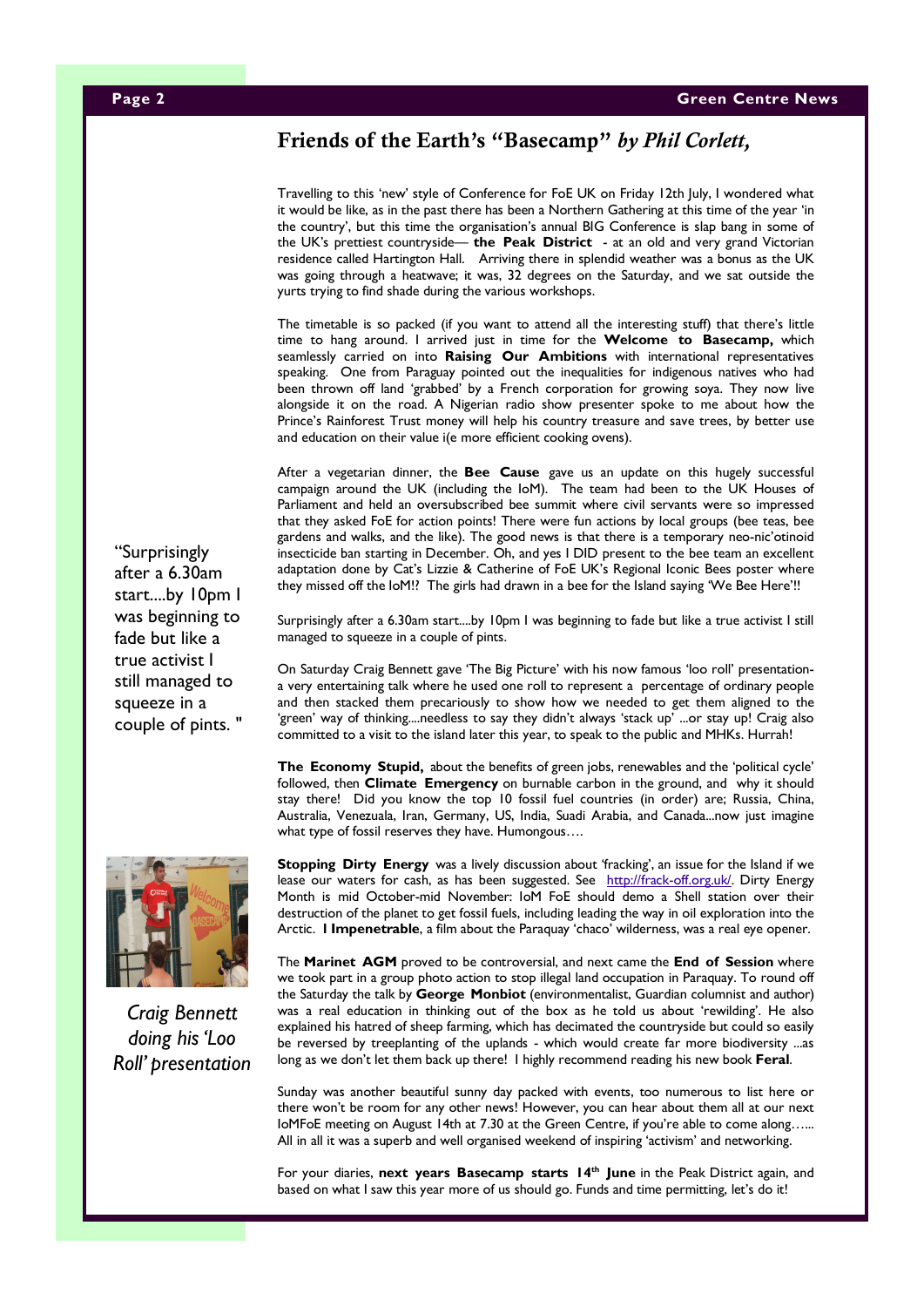#### **Volume 6, Issue 3 Page 3**

## Visit from Amigos de la Tierra *by Cat Turner, IoM Friends of the Earth*

We were really pleased, at the July meeting of IoM friends of the Earth, to welcome Lawrence Sudlow as a visitor. Lawrence is General Secretary of Friends of the Earth in Spain (locally rendered as "Amigos de la Tierra"), and also for Friends of the Earth Europe.

It proved to be a lively and informative meeting—Lawrence was fresh from the FoE Europe conference, and was able to update us on the work of the organisation both at national level in Spain, and on a wider European basis. In particular, we had a helpful discussion on the issue of geneticallymodified agriculture (something which his group has been active in campaigning against). Whilst GM agriculture is not presently permitted on the Isle of Man, GM material does unfortunately find its way into our food chain. It does this firstly by way of foods sold through retailers in the island, and secondly because it's allowed to be included in livestock feed—so it affects such things as eggs, dairy and meat from Isle of Man farms. Very generously, considering he was here on a family holiday, Lawrence also took time out on the Sunday to meet with Phil Gawne (also being generous with his time!), Phil Corlett and me—which gave us

a great opportunity to talk about what hurdles there are in the farming and business communities to making needed changes. It also and gave us some good ideas for how we might take forward the debate on (eg) GM farming and the integrity and sustainability of the Island's food supplies.

All in all, it proved a fantastic opportunity to build bridges with some of our colleagues farther afield, which is never a bad thing and provided an insight into what's working, and what's not, at international level. In some senses it was comforting to hear that the same challenges are being faced the world over—and that we're not alone in fighting the good fight.



We'll be aiming to keep this very positive contact going (and no, that doesn't mean a field trip to Spain just to check out how their meetings are being run, tempting as it may sound!). We'll certainly be investigating further the potential of the island gaining recognised GM-free status—we'll keep you updated!

## News regarding Freecycle *by Muriel Garland*

For those of you who make use of Freecycle, please note the following changes.

We're no longer hosting a Yahoo Groups Freecycle page for the Isle of Man (previously this had been moderated by Muriel). Instead, please go to www.freecycle.org and select 'Isle of Man' to go to a dedicated page where you can look for items you need and offer things you've no longer any use for.

There's also, for Facebook users, a Freecycle Isle of Man page which seems to get quite well used— and for growers and gardeners, Isle of Man Produce to Give Away and Swap is doing nicely (it's a Facebook page for people who don't want their surplus fruit, vegetables and flowers to go to waste).

So don't consign useable items to the bin—help them find a new owner who'll prolong their life and at the same time prevent demand for the manufacture of more unnecessary stuff. It makes great sense, and it can also lead to new friends and contacts along the way!